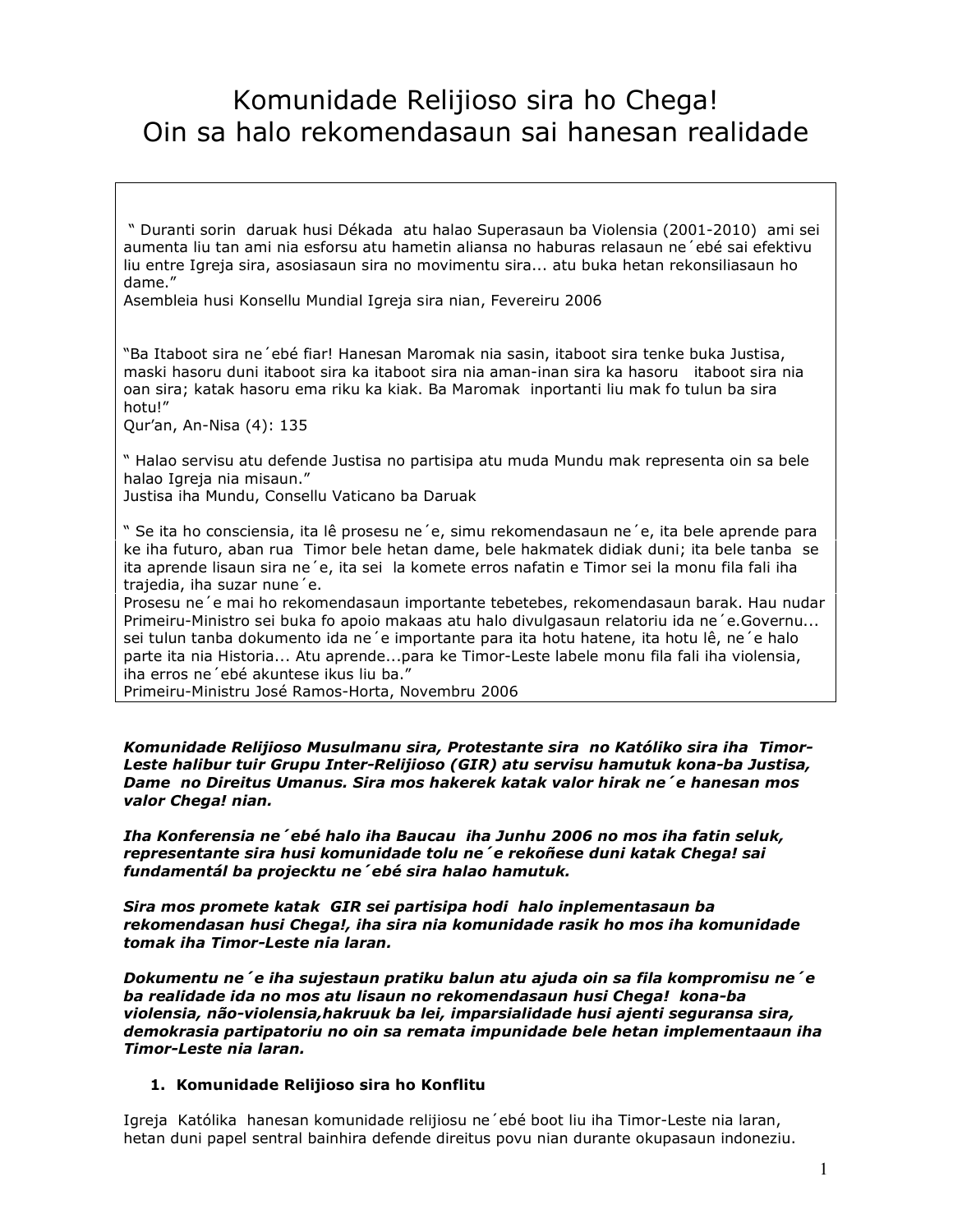Konstituisaun Timor-Leste rekuñese duni Igreja nia kontribuisaun no mos Igreja hetan rekuñesimentu bainhira fo Premiu Nobel iha tinan 1996 ba Amu Bispo D. Carlos Belo. Iha tahan 10 husi kapitulu kona-ba autodeterminasaun ne'ebé Chega! hakerek inklui mos papel Igreja lokal nian iha ne 'ebé inklui mos oin sa Igreja halo ligasaun ne 'ebé kompleksu duni ho Igreja internasional. Komunidade Protestante no Musulmanu sira nia kontribuisaun kiik uituan tuir los sira nia representasaun duranti peoridu ne 'ebé trata iha Chega!

# 2. Komunidade Relijioso sira ho CAVR

Komunidade relijioso sira fó tulun ba prosesu CAVR nian tuir sira nia kontibuisaun aktivu. Tuir nivel filosofiku, CAVR ho Komunidade relijiosu sira hetan prinsipius barak hanesan.

Prinsipiu sira ne 'ebé fundamental ba Justisa transisaun barak mak hanesan ho tradisaun relijioso sira no mos ho sira nia sistema etiku iha ne ebé inklui mos hanoin ba rekonsiliasaun ho responsabilidade ema ida idak nian ho mos hamoris fali relasaun komunitariu ne'ebé interrompe hela.

Tuir prátika, komunidade relijioso sira fo apoio oin-oin ba CAVR. Igreja protestante ho mos Igreja Katolika fo autorizasaun ba sira nian kleru atu husik sira nia servisu baibain hodi halao servisu hanesan Komisarius Nasional.

Rev. Maria de Fátima Gomes husi Asembleia de Deus ho Bispo D- Carlos Belo no D. Basílio do nascimento sira simu karqu hanesan membro Konsellu Konsultivo CAVR nian.

Padre sira ho madre sira partisipa ida idak atu halao rekonsiliasaun husi komunidade lokal sira iha fatin oin-oin iha rai laran ho apoio boot ida ba oin sa fo tulun ba vitima sira no kontribui mos ho informasaun ba prosessu atu buka lia los. CAVR mos hatama serimonia balun adat nian iha prosesu rekonsiliasaun komunitariu.

#### $3.1$ Komunidade Relijioso no Chega! nia rekomendasaun

Atu hatutan ba sira nia tulun ba CAVR nia objektivus, komunidade relijioso sira nian pozisaun iha Timor-Leste diak atu fila tulun ida ne 'e ba asaun pratiku no mos hodi kontribui didiak atu halo katak Chega! nia rekomendasaun bele sai realidade ida.

Sira bele halao knaar ne 'e bainhira sira fahe Chega! ba komunidade sira nebe 'e sira servi, halao debate bainhira sira fo sermaun, programa iha radio, koalia iha media no sesaun no mos fo tulun ba implementasaun ba Chega! nia rekomendasaun iha sira nia komunidade laran no mos defende iha fatin seluk tan.

Orden relijioso sira mos bele duni fo sira nia kontribuisaun espesial tanba sira iha rekursus umanus barak, tanba sira iha sira nia ligasaun internasional, tanba eskola barak ne'ebé sira iha no mos tanba instituisaun sira ne 'ebé ho administrasaun ne 'ebé sira kaer iha Timor-Leste tomak.

Tuir mai ami apresenta rekomendasaun ne 'ebé geral deit. Presisa duni desenvolve tan ideia ida idak tuir programa asaun ida ho objektivus, oin sa halao servisu, kalendarizasaun, parseirus ho mos rekursus.

#### $3.1$ **Diseminasaun**

Komunidade relijioso sira bele halao diseminasaun Chega! nia lisaun no nia rekomendasaun hanesan tuir mai:

- Husu ba dirijente sira hodi hakerek carta pastoral no halo mos deklarasaun publiku seluk no mos fo korajen ba sira nia komunidade atu le carta hirak ne'e;
- Kria grupu estudo kona-ba Chega! ba sira nia ema relijioso no leigo sira iha sira nia parókia  $\bullet$ ho kongregasaun;
- Koalia kona-ba Chega! iha seminariu ho instituisaun atu halo formasaun.
- Halo tradusaun no adaptasaun Chega! nian seksaun ba lia fuan tetun(7.4.1);
- Uza Chega! iha eskola atu hanorin direitus umanus, não-violensia no Istória(7.4.2);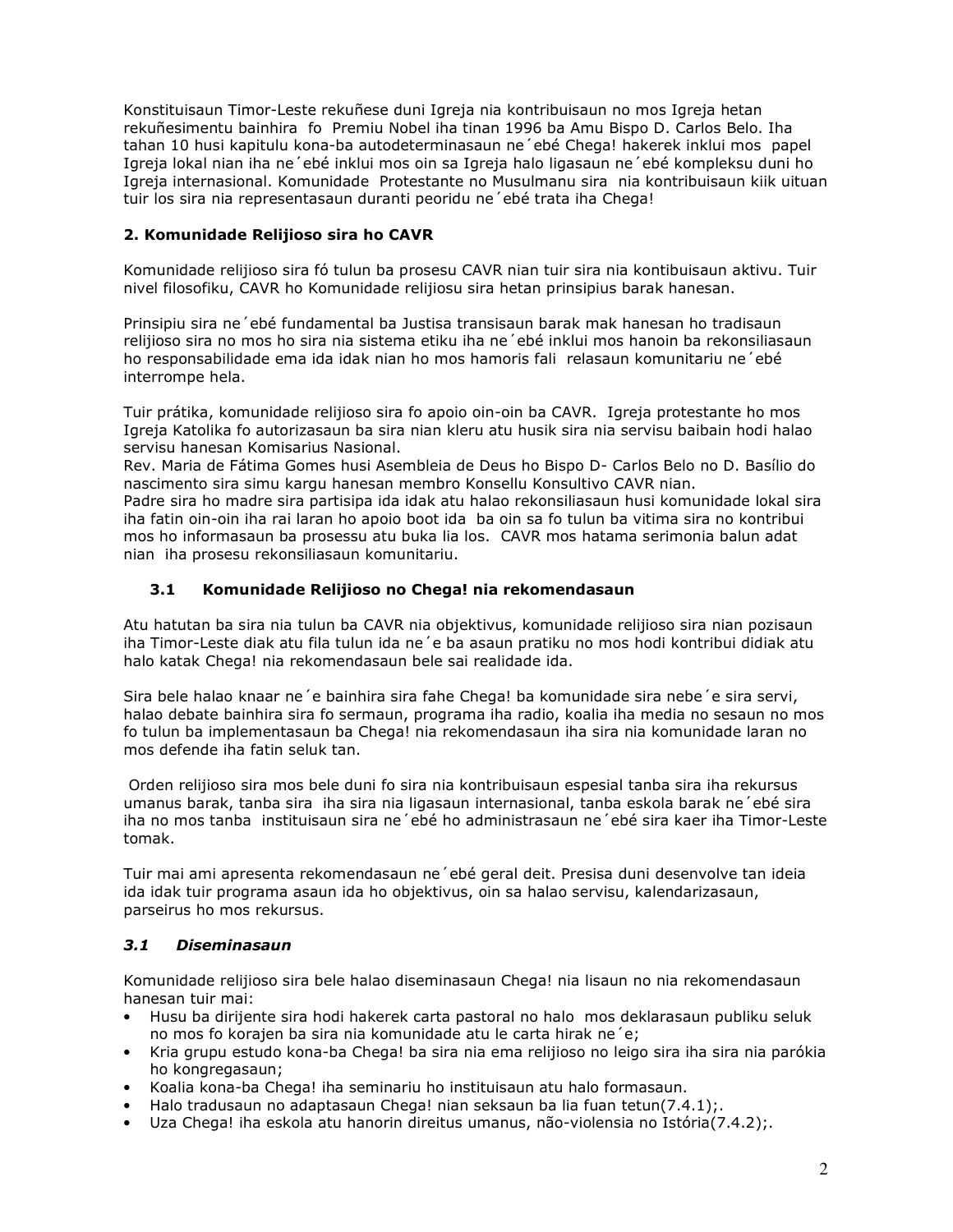- Uza informasaun, video no rekursus seluk tan husi arkivus CAVR nian(3.7.5);
- Fo rekomendasaun kona-ba Chega! ba sira nia parseiru internasional sira (hanesan WCC, CCA, sentru orden relijioso sira iha Roma no fatin seluk) no mos ba seluk tan iha nasaun CPLP no ASEAN (1.1-1.3);
- Hatutan Chega! iha sira nia website no husu ba organizasaun hanesan atu halo ligasaun ruma ba Relatoriu.

#### $3.2$ Promosaun direitus umanus ho não-violensia iha komunidade relijioso sira

Komunidade relijioso sira bele hatoo sira nia kontribuisaun ba kultura direitus umanus ho dame iha Timor-Leste bainhira sira garante katak rekomendasaun nebe tuir mai to'o duni iha sira nia instituisaun no mos ajensia sira;

- Hanorin direitus umanus ho não-violensia iha sira nia eskola, sentru formasaun, klinika,  $\bullet$ fatin devosaun no seluk tan(3.4.1; 3.4.6-3.4.7; 3.6.1; 3.7.2-3);
- Fo garantia katak servisu educasional, saúde no servisu sira seluk la konsentra deit iha Dili laran no bele to 'o iha fatin ne 'ebé isolado no dook (3.2.6);
- Halao programa educasional iha sira nia klinika medika hamutuk ho saude no ambiente.(3.8.4);
- Uza sira nia klinika no fasilidade sira seluk atu trata se mak kontinua nafatin hetan terus fisiku no mental tanba violasaun direitus umanus (3.3.2).

# 3.3 Sa ida mak presisa defende

Chega! defende direitus umanus ba Timor-Leste tomak. Komunidade relijioso sira bele kontribui ba obiektivu ida ne'e bainhira sira hato'o asuntu ne'e ba Governo, Parlamento ho mos Partidos Politikus nebe 'e defende:

- Desenvolvimentu ida ne 'ebé respeita direitus umanus tuir Timor nia kompromisu  $\bullet$ internasional (3.1.1-3.1.3);
- Politika ne ebé justu ho programa desenvolvimentu ne ebé to o ba ema ne ebé  $\bullet$ desprotejidu liu(3.2.6) no kontinua nafatin defende feto sira nia direitu (4.1.1-4.1.11), labarik sira (4.2.1-4.2.6) no inkapasitadu sira(4.2.6);
- Promosaun ho protesaun ba direitus umanus husi ajenti ofisial sira inklui mos  $\bullet$ funsionalismu publiku $(5.4.1 - 5.4.6)$ , provedor  $(5.5.1 - 5.5.6)$ , sistema judisiariu  $(5.3.1 - 5.3.1)$ 5.3.6), polisia (6.2.1-6.2.9), no forsas defesa (6.3.1-6.3.9);
- sistema judisiariu ida ne 'ebé independente (5.3.1-5.3.6) media ida ne 'ebé  $\bullet$ independente(3.5.1-3.5.6) no sosiedade ida ne 'ebé livre (5.1.1-5.1.6).

Liu liu, komunidade relijioso sira ida idak, hamutuk ho mos ho kolaborasaun ho sira nia maluk internasional, bele defende medidas hanesan tuir mai:

- Responsabilizasaun husi militar indonesio, autoridade no ajensia sira kona-ba violasaun ne 'ebé halo iha tempu uluk (10.1-10.3; 10.8-10.17);
- La simu amnistia ba krimes hasoru umanidade ho krime funu iha Timor-Leste ne ebé  $\bullet$ kona-ba violensia seksual hasoru feto no jovem sira (4.1.3);
- Husu deskulpa no halo reparasaun ba vitima sira halao husi ajensias no korporasaun  $\bullet$ ne 'ebé envolve an atu tulun ka direktamente responsavel kona-ba violasaum direitus umanus(1.6-1.8; 4.1.2;10.16-10.17; 12.1);
- Halao medidas konkretu atu promove não-violensia(3.4.1-3.4.7) hato o ba Governo  $\bullet$  $(3.4.6; 4.1.5)$ , ba partidus politikus  $(3.4.2)$  no mos ba agentes seguransa sira $(4.1.8; 6.2;$  $6.3);$
- Halo presaun ba partidu politiku sira ne 'ebé istoriku atu koalia kona-ba violasaun direitus  $\bullet$ umanus ne 'ebé halo iha tempu uluk (9.5);

# 3.4 Rekonsiliasaun

Komunidade relijioso sira bele kontribui ba rekonsiliasaun tuir rekomendasaun hirak ne'e:

Estabelesimentu mekanismu ida ne 'ebé dirije los ba komunidade hodi halao prevensaun no resolusaun konflitus (8.1-8.6);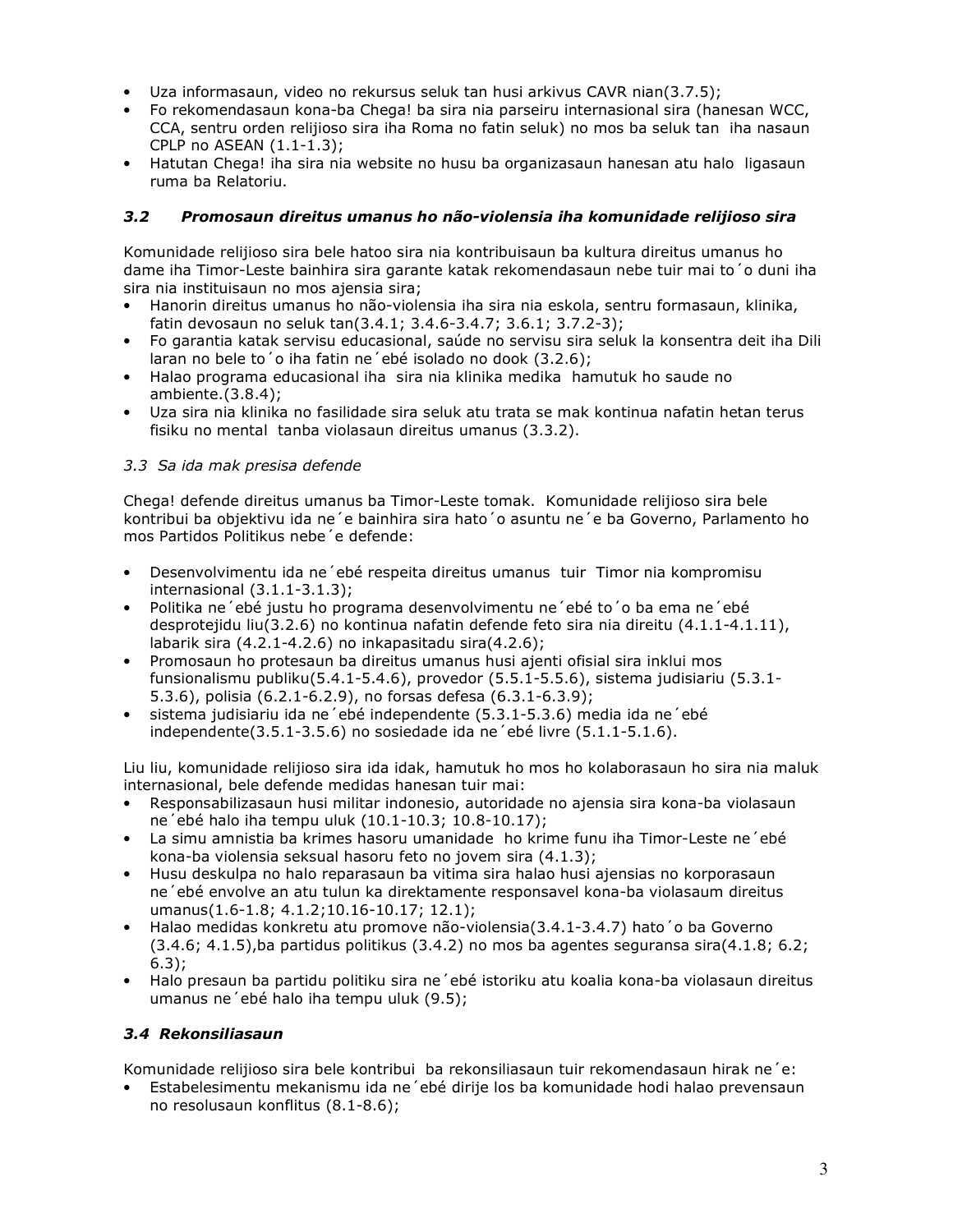- · Husu ba Prokurador-jeral atu rezolve kasu 85 sira ne ´beé sei hein Prosesu Rekonsiliasaun Komunitária no sei taka metin iha nia servisu. (8.6);
- Rekonsiliasaun iha komunidade politika husi Timor-Leste nia laran(9.1-9.8);
- Rekonsiliasaun ho Indonesia no loke dalan atu halo aprofundamento ba relasaun entre povo Timor-Leste no povo Indonésia (10.1-10.17-11.1.1-11.2.3).

### 3.5 Reparasaun

Relatoriu Chega! rekomenda katak tenke halo reparasaun oin oin ba vitima sira vulneravel liu ne 'ebé hetan violasaun hasoru direitus umanus(12.1-12.12).

Atu hetan rekomendasaun ne 'ebé sei tuir, mosu sujestaun ida atu Grupu Inter-Relijioso konvoka seminariu ida ka reuniaun servisu ida kona-ba kestaun reparasun hodi halo hamutuk ho Ministeriu Trabalho ho Reinsersaun Sosial ho divisaun UNMIT ba Direitus Umanus (tuir rekomendasaun ne 'ebé mai husi fundo solidariedade Kofi Annan nian).

Tuir Chega! nia hanoin, hanesan benefisiarius presisa inklui mos inan ne 'ebé la os kaben-nain ho sira nia oan sira, inkapasitado sira no komunidade sira ne 'ebé hetan terus boot. Komunidade relijioso sira mak iha duni vocasaun atu fo tulun ba vitima sira. Ami rekomenda atu lê ho atensaun seksaun ida ne 'e. CAVR la os defende atu halo reparasaun dala ida deit ka halo reparasaun atu simu deit osan.

# 3.5 Atu hanoin diak

Kontribuisaun husi komunidade relijioso atu adian ho halo promosaun ba direitus umanus be halao hanesan tuir mai:

- Halo presaun ba Governo no Parlamentar sira atu halo Komarka sai fali hanesan fatin  $\bullet$ memorial ida ba vitima sira no ba direitus umanus (13.2; 8.1);
- Husu ba Vaticano hodi halo omenajem ida ba D. Martinho da Costa Lopes no halao servisu ba konsege duni objektivu ida ne 'e ho instituisaun ho interese hanesan Universidade D. Martinho da Costa Lopes (1.12);
- Halao omenajem hamutuk ho Igreja indonesia ba padre no relijioso sira ne ebé mate  $\bullet$ asasinado iha Timor-Leste tinan 1999 liu ba (1.12);
- Rejista no tau sinal iha fatin no uma iha ne'ebé akontese violasaun signifikativu hasoru  $\bullet$ direitus umanus (3.2.2-3.2.3; 3.3.1);
- Fo kontribuisaun ba CAVR nia Arkivus ne 'ebé hakerek ona no rejisto sira seluk tan ne 'ebé  $\bullet$ padre, ordem relijioso no seluk mak halot hela ;
- Fo kbiit no/ka fo tulun ba kleru ho seluk tan hodi sira hakerek sira nia hanoin ka buka halo rejisto deklarasaun ne 'ebé fo sai konflitu.
- Halao servisu hamutuk ho parseirus husi rai seluk atu hetan dokumentasaun ne'ebé halot iha instituisaun hanesan Vaticano atu fo ba arkivus CAVR nian (1.4), ho Konsellu Mundial Igreja sira, Igreja Protestante no Katolika iha Australia, Indonésia no Portugall (2.4) no Progressio (ex- CIIR) Amerika nian, no ordem relijioso sira ne 'ebé halao servisu iha Timor hanesan Canossiana, Claretians, Jesuíta ho Salesiano sira.

# 4. Rekursus ho Koordenasaun

Itaboot sira bele hetan versaun kompletu ho sumariu husi Chega! ho lia fuan seluk iha http://www.cavr-timorleste.org ka iha Sekretariadu Tekniku Pós-CAVR (STP-CAVR) nia livraria.

STP-CAVR nia funsionariu sira mos disponivel atu fo ajuda. Bele contakta: Jaimito da Costa, Coordenator husi Ekipa Socializasaun. jaimitodacosta@yahoo.com Mobile nº 723 4916.

STP- CAVR sei iha mos fatin atu hasoru malu iha distritus hotu. Se karik ita hakarak hatene tan buat ruma kona-ba fatin atu hasoru malu besik itaboot, halo favor bele kontakta ho Jaimito da Costa.